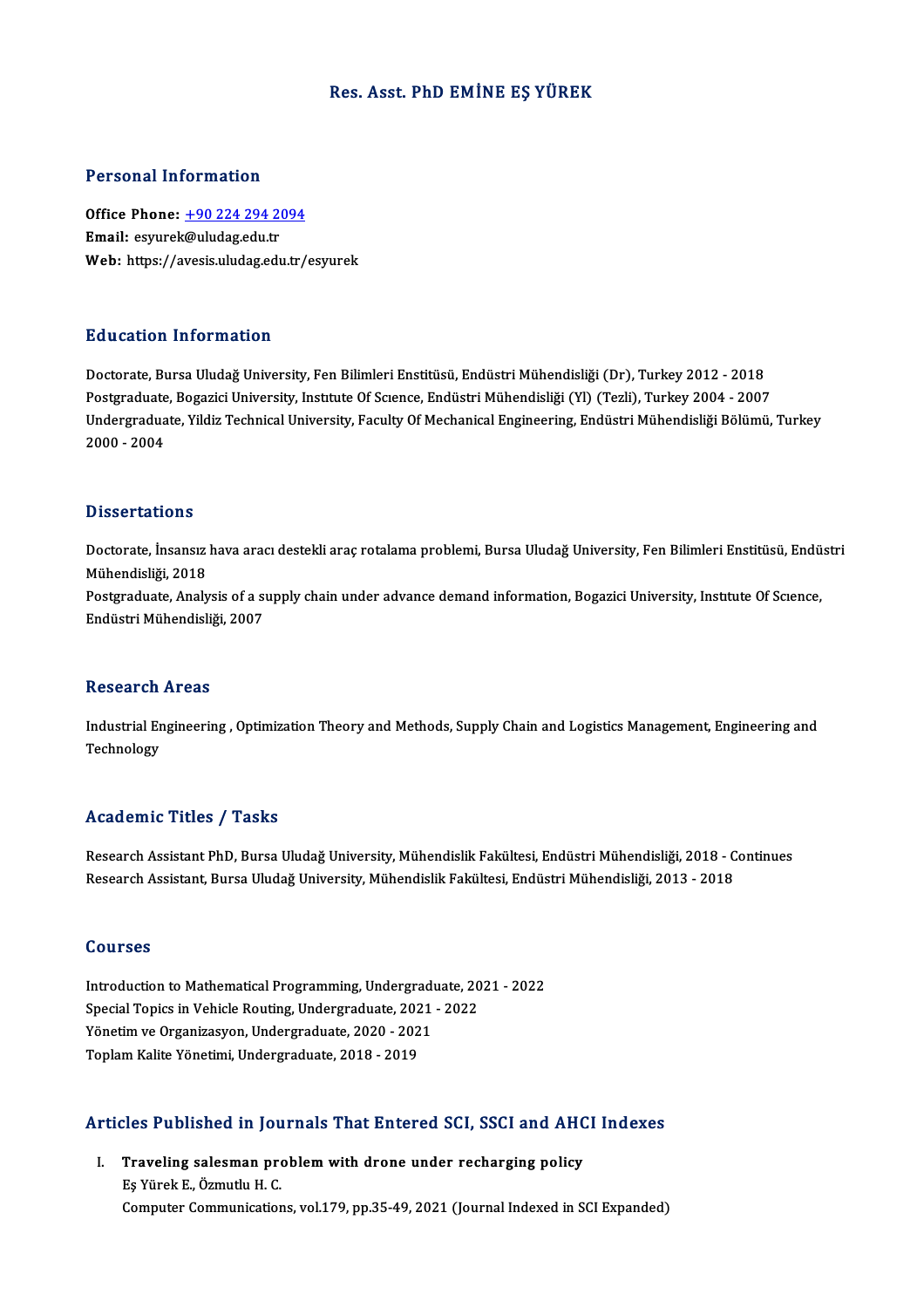II. A decomposition-based iterative optimization algorithm for traveling salesman problem with drone<br>Fo Yünak E. Özmutlu H.C. **A decomposition-based<br>Eş Yürek E., Özmutlu H. C.<br>TRANSPORTATION RESEA** A decomposition-based iterative optimization algorithm for traveling salesman problem with drone<br>Eş Yürek E., Özmutlu H. C.<br>TRANSPORTATION RESEARCH PART C-EMERGING TECHNOLOGIES, vol.91, pp.249-262, 2018 (Journal Indexed in Eş Yi<br>TRAI<br>SCI)

# Articles Published in Other Journals

rticles Published in Other Journals<br>I. Parça Iskartalarının Makine Öğrenmesi Kullanılarak Azaltılması: Otomotiv Sektöründe Bir Uygulama<br>Fe <sup>Vürok E. Vağmahan B. Alayüz B. C. Samest E.S. Cetrer N. D.</sup> I.<br>Eş Yürek E., Yağmahan B., Akyüz B. C. , Samast E. S. , Çetrez N. D.<br>Eş Yürek E., Yağmahan B., Akyüz B. C. , Samast E. S. , Çetrez N. D.<br>Uludağ Üniversitesi Mühandislik Mimarlık Fakültesi Dergisi veli Parça Iskartalarının Makine Öğrenmesi Kullanılarak Azaltılması: Otomotiv Sektöründe Bir Uygula<br>Eş Yürek E., Yağmahan B., Akyüz B. C. , Samast E. S. , Çetrez N. D.<br>Uludağ Üniversitesi Mühendislik-Mimarlık Fakültesi Dergisi, Eş Yürek E., Yağmal<br>Uludağ Üniversitesi<br>University Journal)

# University Journal)<br>Refereed Congress / Symposium Publications in Proceedings

- efereed Congress / Symposium Publications in Proceedings<br>I. A Simulated Annealing Algorithm for the Traveling Salesman Problem with Drone under Recharging<br>Polisy A Simu<br>Policy<br>Policy A Simulate<br>Policy<br>Eş Yürek E.<br><sup>19th Intern</sup> Policy<br>Eş Yürek E.<br>19th International Logistics ans Supply Chain Congress (LMSCM2021), Gaziantep, Turkey, 21 - 22 October 2021<br>Mashina Loarning Annlisation for Saran Bredistion in Crinding Brogoss.
	-

- Eş Yürek E.<br>19th International Logistics ans Supply Chain Congress (LMSCM2021), Gaziantep<br>II. Machine Learning Application for Scrap Prediction in Grinding Process<br>Algric P. C. Samest E.S., Cetres N.D., Es Virek E. Vağmaha 19th International Logistics ans Supply Chain Congress (LMSCM<br>Machine Learning Application for Scrap Prediction in Gr.<br>Akyüz B. C. , Samast E. S. , Çetrez N. D. , Eş Yürek E., Yağmahan B.<br>International Conference on Interd Machine Learning Application for Scrap Prediction in Grinding Process<br>Akyüz B. C. , Samast E. S. , Çetrez N. D. , Eş Yürek E., Yağmahan B.<br>International Conference on Interdisciplinary Applications of Artificial Intelligen Akyüz B. C. , Samas<br>International Conf<br>21 - 23 May 2021<br>Traveling Salean International Conference on Interdisciplinary Applicat<br>21 - 23 May 2021<br>III. Traveling Salesman Problem with multi-Drones<br>ES VIDEV E ÖZMITI II H.C.
- 21 23 May 2021<br>Traveling Salesman Probl<br>EŞ YÜREK E., ÖZMUTLU H. C.<br>EURO 2018 Valensiya Spain Traveling Salesman Problem with multi-<mark>L</mark><br>EŞ YÜREK E., ÖZMUTLU H. C.<br>EURO 2018, Valensiya, Spain, 8 - 11 July 2018<br><sup>IHA</sup> Pestakli Cergin Satısı Problemi EŞ YÜREK E., ÖZMUTLU H. C.<br>EURO 2018, Valensiya, Spain, 8 - 11 July<br>IV. İHA Destekli Gezgin Satıcı Problemi<br>ES VÜREK E. ÖZMUTLU H. C
- EURO 2018, Valensiya, Spain<br>İHA Destekli Gezgin Satıcı<br>EŞ YÜREK E., ÖZMUTLU H. C.<br>28 Yänevlem Arastrması En İHA Destekli Gezgin Satıcı Problemi<br>EŞ YÜREK E., ÖZMUTLU H. C.<br>38. Yöneylem Araştırması Endüstri Mühendisliği Ulusal Kongresi, Eskişehir, Turkey, 26 - 29 June 2018<br>ANALYSIS OF TRAVELING SALESMAN PROPLEM WITH PRONES UNDER V

EŞ YÜREK E., ÖZMUTLU H. C.<br>38. Yöneylem Araştırması Endüstri Mühendisliği Ulusal Kongresi, Eskişehir, Turkey, 26 - 29 June 2018<br>V. ANALYSIS OF TRAVELING SALESMAN PROBLEM WITH DRONES UNDER VARYING DRONE SPEED<br>ES YÜREK E 38. Yöneylem Araştırması En<br>ANALYSIS OF TRAVELING<br>EŞ YÜREK E., ÖZMUTLU H. C.<br>The 15th International Legis

The 15th International Logistics and Supply Chain Congress (LMSCM), İstanbul, Turkey, 19 - 20 October 2017

### EŞ YÜREK E., ÖZMUTLU H. C.<br>The 15th International Logistics and Supply Chain Congress (LMSCM), İstanbul, Turkey, 19 - 20 Oc<br>VI. An iterative optimization approach for drone supported travelling salesman problem<br>FS VÜREV E. The 15th International Logis<br>An iterative optimization<br>EŞ YÜREK E., ÖZMUTLU H. C.<br>Optimization 2017, Lizbon B An iterative optimization approach for drone support<br>EŞ YÜREK E., ÖZMUTLU H. C.<br>Optimization 2017, Lizbon, Portugal, 6 - 08 September 2017

Optimization 2017, Lizbon, Portugal, 6 - 08 September 2017<br>Activities in Scientific Journals

Uludağ Üniversitesi Mühendislik-Mimarlık Fakültesi Dergisi, Assistant Editor, 2019 - Continues

### **Scientific Refereeing**

Scientific Refereeing<br>ULUDAĞ ÜNİVERSİTESİ MÜHENDİSLİK FAKÜLTESİ DERGİSİ, National Scientific Refreed Journal, April 2020<br>TRANSPORTATION RESEARCH RART B.METHODOLOCICAL, Journal Indoved in SCLE, April 2020 DETENTITION TETET DENNIS<br>ULUDAĞ ÜNİVERSİTESİ MÜHENDİSLİK FAKÜLTESİ DERGİSİ, National Scientific Refreed Journal, .<br>TRANSPORTATION RESEARCH PART G EMERGING TEGUNOLOGIES, Journal Indexed in SCI-E, April 2020<br>TRANSPORTATION R ULUDAĞ ÜNIVERSİTESİ MÜHENDİSLİK FAKÜLTESİ DERGİSİ, National Scientific Refreed Journal, April 2020<br>TRANSPORTATION RESEARCH PART B-METHODOLOGICAL, Journal Indexed in SCI-E, April 2020<br>TRANSPORTATION RESEARCH PART C-EMERGING TRANSPORTATION RESEARCH PART B-METHODOLOGICAL, Journal Indexed in SCI-E, April 2020<br>TRANSPORTATION RESEARCH PART C-EMERGING TECHNOLOGIES, Journal Indexed in SCI-E, March 2019<br>TRANSPORTATION RESEARCH PART C-EMERGING TECHNOL